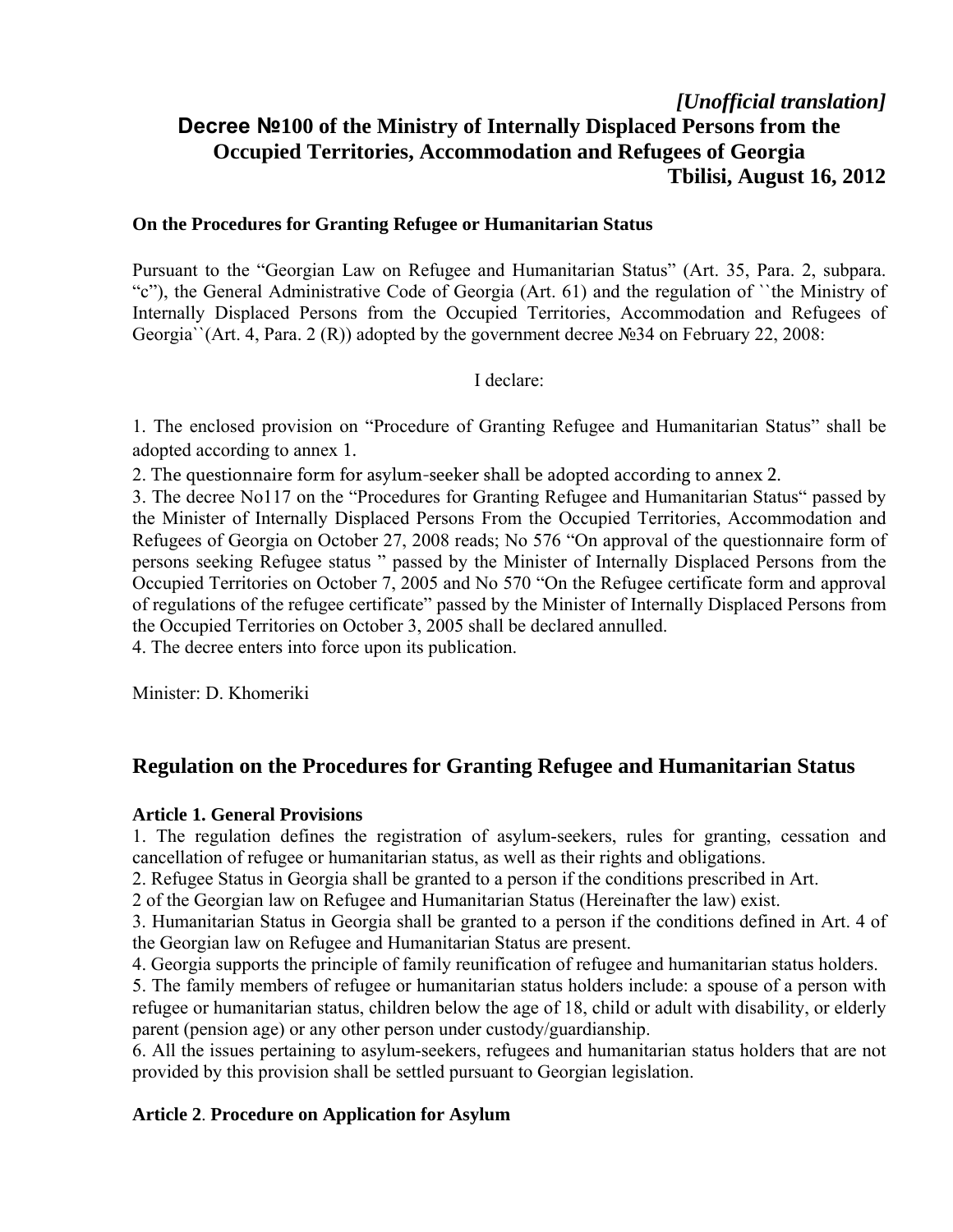1. An asylum-seeker submits the application for asylum to the Ministry of Internally Displaced Persons from the Occupied Territories, Accommodation and Refugees of Georgia (hereinafter: the Ministry).

2. In the case where a family is seeking asylum, application is submitted to the Ministry of Internally Displaces Persons from the Occupied Territories, Accommodation and refugees, by the family member of full legal age and who has a valid reason to request asylum.

3. The data about the underage family members who arrived in Georgia with a person of full age shall be included in the application of one of the parents; if the parents are missing – the minor's guardian/custodian or accompanying other adult family member or relative should be noted in the application.

4. If a child arrives alone in Georgia, request is made by the protocol/minute and the asylum application is lodged by a guardian/custodian who shall be appointed based on the established procedures taking into consideration all circumstances of the case and the best interest of the child. The Ministry shall immediately address in a written form the relevant guardianship/custodianship state body on the accommodation of a minor and appointment of a guardian/custodian during his/her stay in Georgia ( before reaching legal age).

5. The application shall be deemed received upon its registration in the Ministry on which shall be issued certificate included photo and personal data.

6. The application shall be attached with identity cards, as well as with other documents (if available) certifying the substantiality of the applicant's claim.

7. The authorized officer of the Ministry is obliged to inform the applicant on the rule of making decision and explain his/her rights and obligations.

8. The form for asylum-seekers shall be completed at the Refugee and Repatriation Division (Hereinafter – the division) of the Department of Migration, Repatriation and Refugee Issues of the Ministry (Hereinafter – the department) and in accordance with relevant rules, fingerprinting can be exercised.

9. If an individual lawfully residing in Georgia is willing to file application for asylum, he/she is obliged to approach the Ministry personally.

10. In the case where a person has a legal right to stay on the territory of Georgia he/she is authorized to apply for refugee or humanitarian status given that the situation in the country of his/her citizenship (or permanent residence) has changed and as a result the person is unable or unwilling to go back pursuant to the Articles 2 and 4 of the law.

11. Given that there are no preventing factors, an asylum-seeker is obliged to address any State authority within 24 hours if he/she illegally crossed Georgian state border.

12. Asylum requests received by any authority are recorded in a written form and the copy of which is sent to the Ministry within 3 days and made available to the individual asylum seeker.

# **Article 3. Procedure for Granting Refugee or Humanitarian Status**

1. The division of the Ministry shall consider the asylum application within 6 months after the date of registration of the application. The division may decide to prolong consideration of the application for no more than 3 months. If this is the case, the division notifies the applicant in writing.

2. The Ministry shall preliminarily review the application submitted by the asylum-seeker residing in Georgia within 10 days and immediately issues the certificate on the registration of the asylum application.

3. Within 10 days after the asylum application is submitted the Agency shall conduct profiling of the asylum-seeker on the basis of a standard questionnaire form. Notification of the date of profiling shall be given to the asylum-seeker on the date of submission of the asylum application.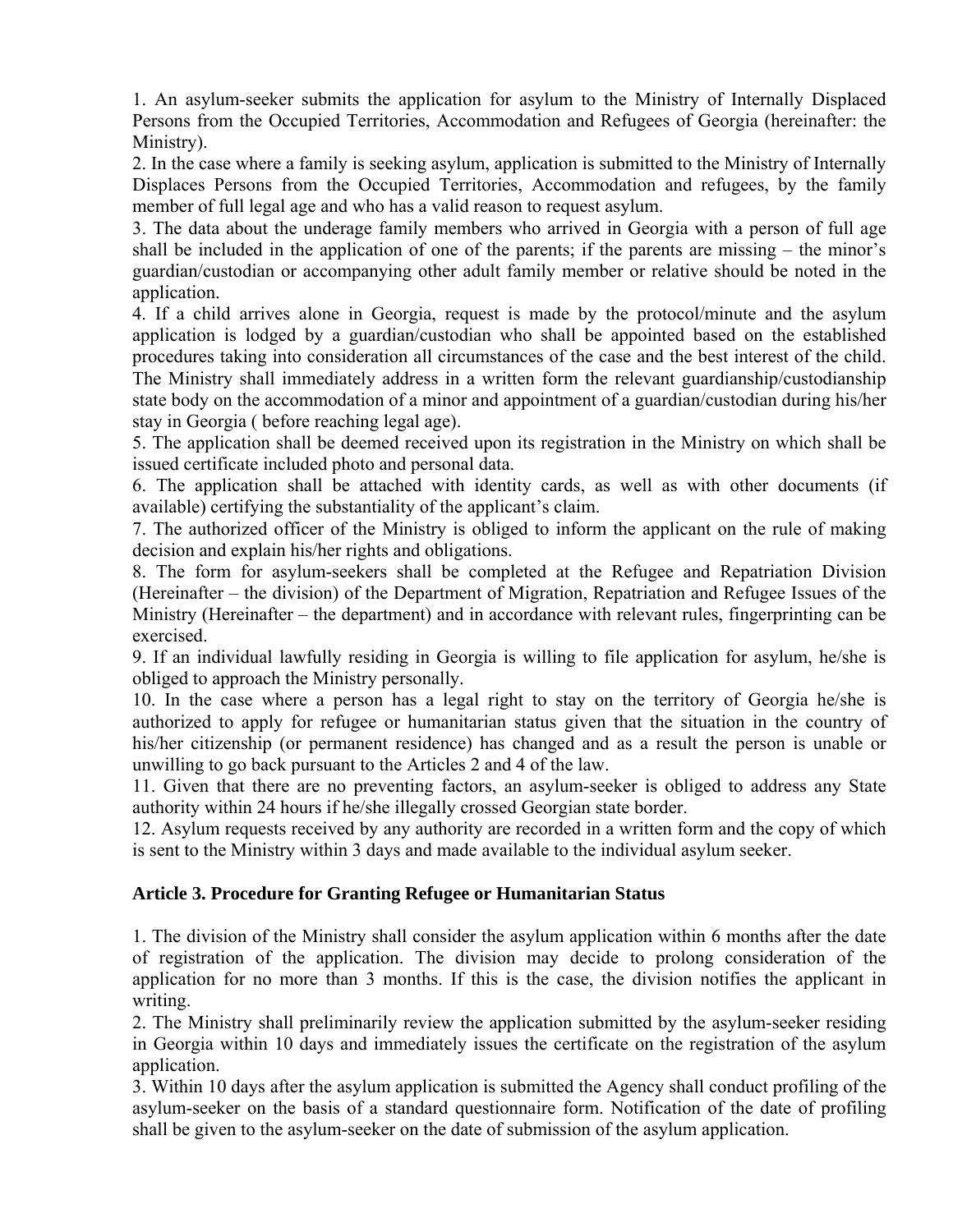4. The data about underage family members who arrived in Georgia accompanied with a family member of full legal age is included in the application of one of the parents, if the child arrives unaccompanied - the minor's guardian/custodian or accompanying other adult family member or relative should be noted in the application.

5. The department renders decisions on registration or denial of registration as an asylum seeker and within 5 days of the decision issuance, asylum-seekers and his/her family members are provided with a certificate valid for 6 months with possible extension in certain cases as defined by the law. The Certificate of the minors will be provided to his/her authorized representative.

6. Upon receiving the asylum-seeker certificate, an asylum-seeker is obliged to hand over his/her national ID cards to the Ministry, which will be returned in cases where:

a) He/she is rejected from receiving refugee or humanitarian status

b) refugee or humanitarian status is suspended or cancelled

c) other cases defined by the law.

7. Within 10 days after registration as an asylum-seeker a person is obliged to undergo a medical check-up in the medical institution.

8. The decision on registration as an asylum-seeker is the basis for granting rights and obligations prescribed in Article 18 of the law on asylum-seekers and his/her family members.

9. Within 5 months from the date of registration of the application, the Ministry shall conduct an interview with the asylum-seeker. The applicant must be notified about the date of the interview 3 days in advance through written notification sent by the Ministry to the address defined by the applicant in his/her application.

10. The Ministry ceases the case consideration if the asylum-seeker fails to attend the interview twice without valid reasons, after being duly notified.

11. The Ministry is obliged to provide the asylum-seeker with qualified interpreter's services. The interpreter is obliged to maintain confidentiality and not to reveal any information protected in the applicant's personal file.

12. If possible asylum-seekers shall be interviewed by a Ministry staff member of the same sex and provided with the translation services of a qualified interpreter of the same sex. In case there is a need to specify certain facts identified in the application an additional interview may be conducted.

13. Interview is held in a specially allocated room (where strangers are not allowed) by the relevant staff of the agency. The room should be equipped with a phone. There should not be hard, sharp and other such objects, which can create a threat to the health or life of the person attending the interview.

14. Representatives of the United Nations High Commissioner for refugees (Hereinafter- UNHCR) or its partner organizations may attend interviews with asylum-seekers as observers, who have the right to ask additional questions to asylum-seekers which will be reflected in the interview transcript. Without special permission by the department, other persons/organizations have no right to attend interviews with asylum-seekers.

15. Before the interview the relevant representative of the Ministry is obliged to:

• Introduce himself/herself to the participants of the interview;

Ask the asylum-seeker whether he/she has any objections with regards to the interpreter;

Explain to the asylum-seeker that all information received during the interview is confidential and it is not allowed to provide this information to governmental or non governmental agencies of his/her citizenship/country of origin, to media or private persons, without the interviewee's written permission;

Explain to the asylum-seeker that he/she should provide precise and exhaustive answers to each question. Explain the results of providing false information, refusal to provide information and providing false documents and reports.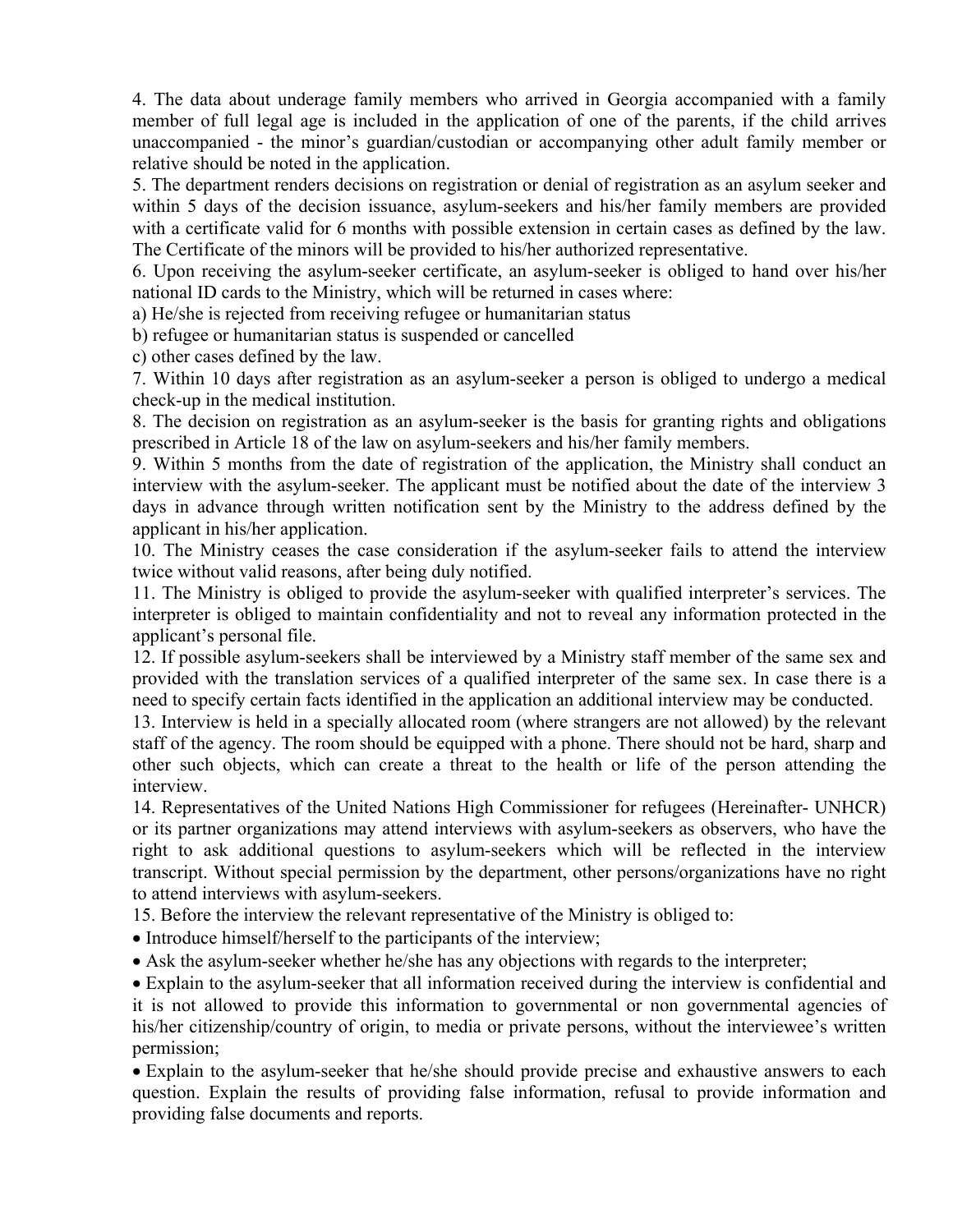16. For identification purposes of asylum-seekers, and for the verification of facts provided by the applicant during the case consideration and for studying the situation in applicant's country of origin, the Ministry is authorized to address local or international, governmental or nongovernmental organizations, except in the country of origin.

17. If the Ministry decides to deny registration, the rendered decision is handed or sent to the asylum-seeker within 3 days. The decision shall include procedures for the appeal of the grounds and decision of rejection.

18. If the applicant does not appeal the denial decision he/she is obliged to leave Georgian territory, together with his/her family members, within 1 month after receipt of notification on denial, given that there are no other legal grounds for him or her as well as for his/her family members to stay in Georgia.

# **Article 4. Decision Making**

1. After a thorough investigation of the case, the division prepares conclusions and the draft of the decision on granting or refusal to grant asylum, which is based on:

(a) Profiling of the asylum-seeker;

(b) interview with the asylum-seeker;

(c) analysis of the credibility of the provided information and facts, in terms of their consistency and persuasiveness, also analysis of the credibility of his/her behavior;

(d) Thorough examination and review of information provided by the applicant and his/her family members;

(e) Reliable and most recent applicable country of origin information of the asylumseeker;

(f) Results of the overall assessment of the circumstances of flight from the country of origin, transit through a third country as well as entry and stay in Georgia.

2. As a result of a thorough study of the case, a written conclusion of the division shall be prepared and should include:

a) A brief summary of the application;

b) Assessment of credibility, including reality of information provided by the applicant, assessment of well-known facts and reliable information about the country of origin;

c) Assessment of determination criterions in accordance with the requirements of refugee status and in combination of admissibility criterions/explanations, including existence of reasonable fear or risk and grounded fear of persecution and criterions determined under the concept of refugee law;

d) In the case of discrepancy with the criterions of refugee status, assessment of criterions for humanitarian status is necessary;

e) Assessment of the possible usage of exclusion criteria;

f) Recommendation/Draft Decision.

3. The conclusion/decision of the division along with enclosed documents shall be presented to the head of department for the final decision.

4. The head of the department shall consider the conclusion prepared by the division, in the case where the head of the department does not agree with the conclusion, he/she gives the relevant instructions and after that takes a decision on the granting of or refusal to grant asylum to the applicant.

5. Based on the conclusion/draft decision or additional circumstances of the case on the granting of or refusal to grant asylum, the head of department decides whether the asylum-seeker meets the criteria established in Article 2 of the present Law. If the applicant fails to meet the named criteria, the department shall consider the issue of applicability of criteria for granting humanitarian status provided in Article 4 of the present Law. If an asylum-seeker does not meet any of the defined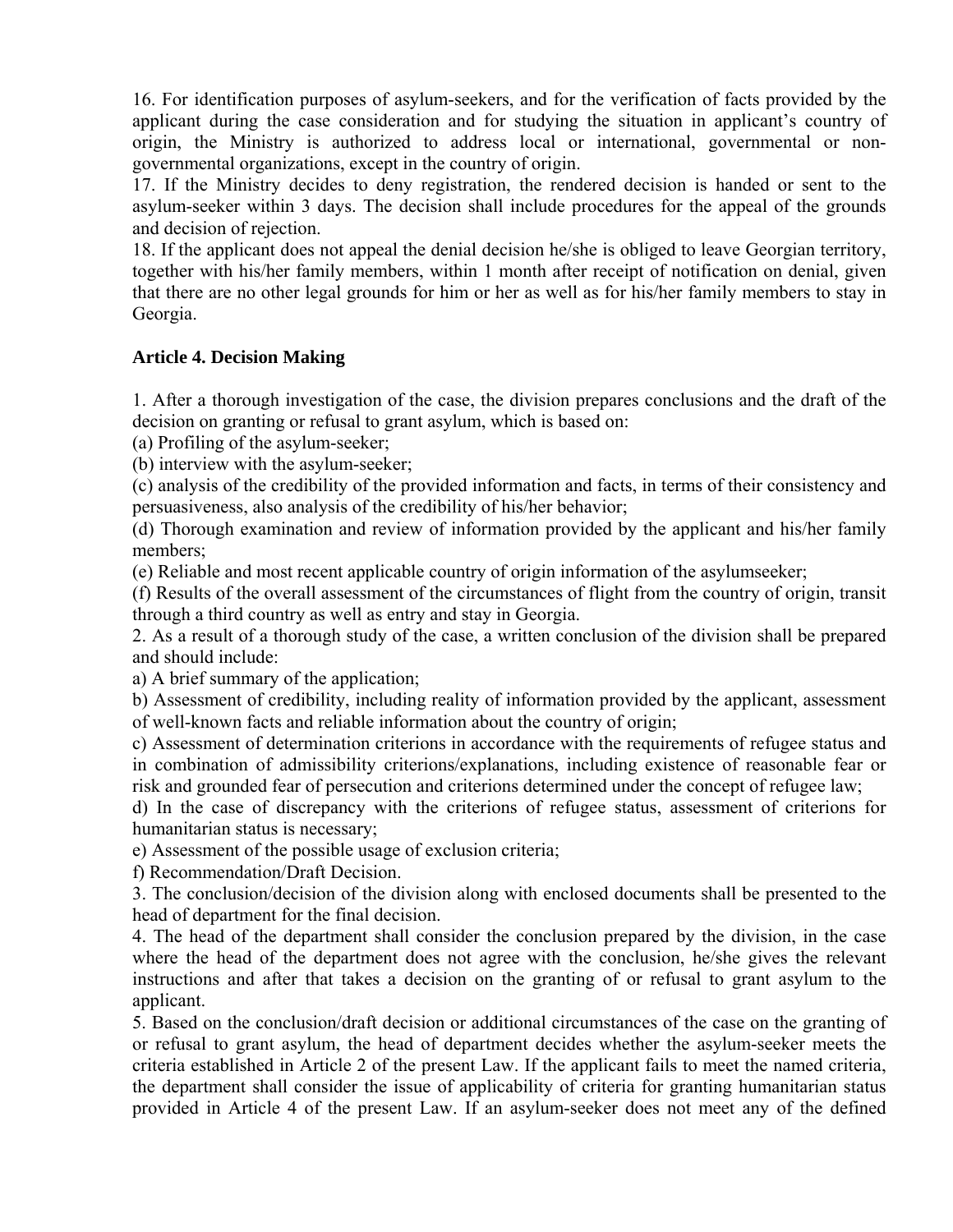criteria of Articles and 4 of the Law, the head of department makes a decision on the rejection of refugee or humanitarian status to the asylum-seeker.

6. The issue to use paragraphs "a)", "b)", "c)", "e)","f)" , "g)", "H" of the law as a basis for the rejection to grant refugee or humanitarian status to the asylum-seeker shall be considered only after the discussion of the requirements of paragraph 5 of Article 4 of this regulation.

7. Refugee status shall not be issued to a person, whose application on request for asylum is under consideration in any other signatory countries to the UN 1951 Convention on refugee status and he/she can return to this country and continue the mentioned procedure.

8. Refugee or humanitarian status holders are provided with a Temporary Resident Permit and in case of rejection the relevant decision will be sent or handed over (Georgian version and translation in a language familiar to him/her) to the applicant within 3 days after the decision is made. The decision shall include procedures for appeal of the decision and reasons for rejection.

9. A temporary residence permit is issued to a humanitarian status holder for the duration of his/her humanitarian, herewithin, in the case of prolongation of the status, the document is issued again; for refugee status holders, the residence permit is initially issued for the duration of 3 years.

10. The refugee or humanitarian status holder (if a person with humanitarian status does not possess an ID document and/or it is impossible to obtain such a document) upon the Ministry's written request shall be provided with a temporary residence permit and travel document as defined by the Articles 27 and 28 of the 1951 UN Convention on the Status of Refugees.

11. The rejection decision of the Ministry on granting refugee or humanitarian status can be appealed within 10 days to the Court according to the laws defined by Georgian legislation. Before the decision of the court enters into legal force the applicant enjoys rights and guarantees set out in Articles 18 and 21 of the Law.

12. The rights and obligations of refugee or humanitarian status holders within Georgian Territory are determined by the law of Georgia on Refugee and Humanitarian Status.

13. The refugee or humanitarian status holder will be informed of the start of the cancellation procedure as defined by the law and procedures, once a decision to cancel his/her status has taken place. Upon notification, the refugee/humanitarian status holder can appeal the decision. Interviews will be held with the refugee/humanitarian status holder within 1 month of the initiation of the cancellation procedure.

14. Interviewing procedures determined by paragraph 13 of Article 4 of this regulation do not refer to the specific provisions defined in paragraphs "a)", "c)", "g)" of Article 15 and paragraph 2 of Article 16.

15. The decision on the cancellation of refugee or humanitarian status is also applicable to all family members who were granted the given status on the basis of Articles 6 and 7 of the Law.

16. If a person does not appeal the decision on cessation or cancellation of refugee or humanitarian status, or if a person does not have any other basis for lawful stay in Georgia, he/she is obliged to leave the territory of Georgia along with family members, within 1 month from the date of notification on the decision.

### **Article 5. Family Reunification**

1. Refugee or humanitarian status holders have a right to apply to the Ministry for family reunification

2. The application is considered in the Division, which prepares the conclusion on the validity of the family reunification on the basis of an interview and Art.7 of the law.

3. Refugee status holders will be granted the right to reunify with the family within 1 year after submission of the application on this issue, and humanitarian status holders with the condition that family reunification was not possible within one year after receiving a status and reunification is also not feasible in any other country.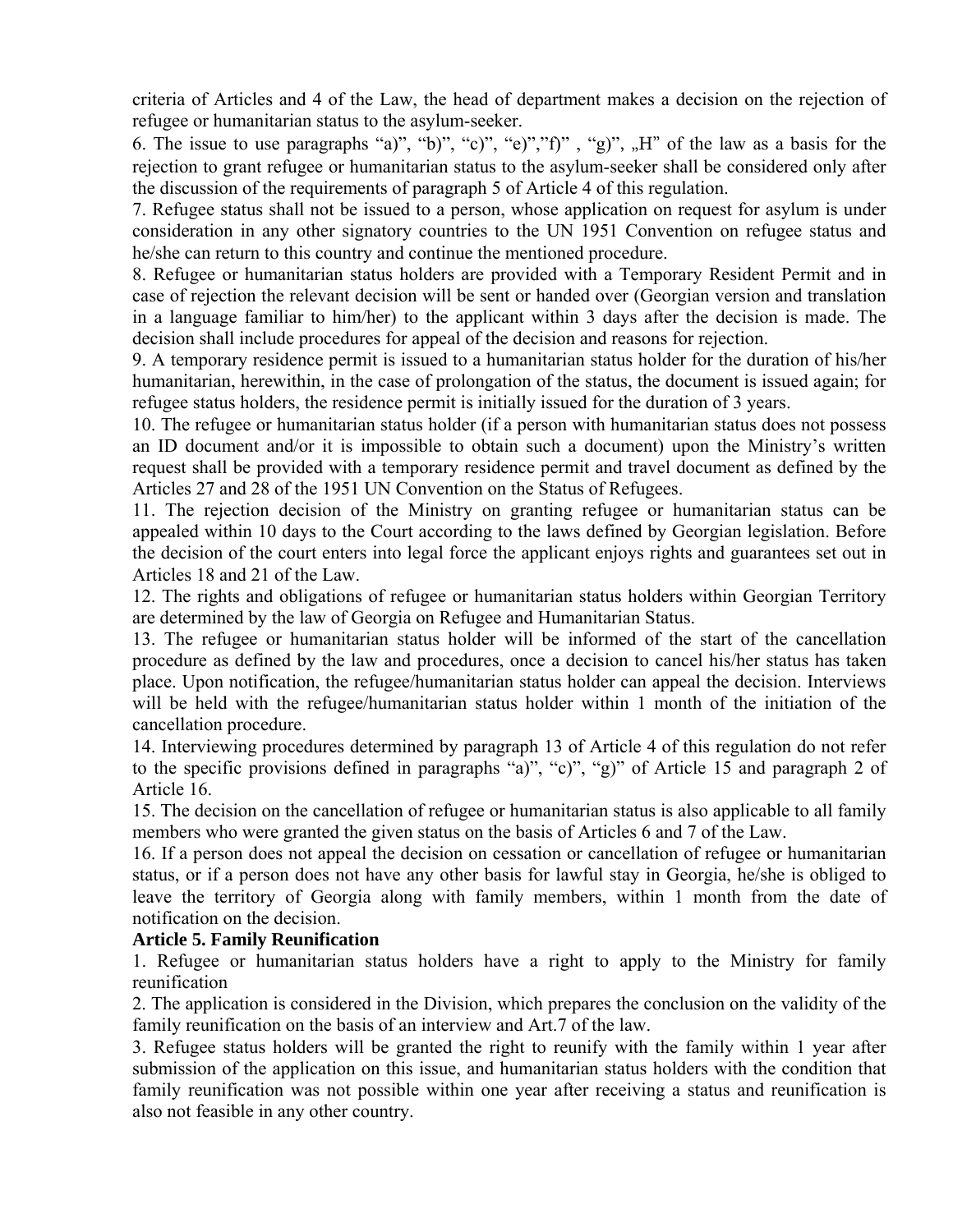4. In the case of a positive decision on family reunification, the Ministry requests support from other stakeholders as defined by the Law.

5. If the Ministry takes a decision to reject family reunification, the decision shall be sent to the applicant within 3 days. The decision shall include the reasons for rejection and procedures for appeal.

# **Article 6. Situation in mass influxes, registration of asylum-seekers and the granting of refugee or humanitarian status pursuant to the prima facie principle**

1. According to Articles 2 and 4 of the Law of Georgia on Refugee and Humanitarian Status, during a mass influx of non-citizens of Georgia, the Ministry makes decisions about granting them the refugee or humanitarian status on the grounds of the existing overall situation in their country of origin.

2. Based on paragraph 1 of the present Article, asylum-seekers are registered and their cases are considered according to the *prima facie* principle, by the committee set up in the Ministry according to Georgian legislation. In case of complications, or if there is lack of necessary information or documents, or if the committee is not capable of making a decision on how to proceed and for further advice,, the committee is authorized to address relevant government bodies and agencies, as well as non-governmental or international organizations, or invite the representatives of these bodies to work jointly on the matter.

3. The work of the committee members set out in par.2 of the present Article is not reimbursed.

4. The asylum cases for granting refugee or humanitarian status on the bases of the *prima facie*  principle shall be considered within one month. In case of necessity, it can be prolonged but no longer than for two months.

5. Identification documents and the interview are the basis for the registration and status determination of an asylum-seeker. If a person does not possess identification documents or provided documents are considered as doubtful, an identification procedure is conducted by the committee mentioned in the 2nd paragraph of the present Article.

6. Pursuant to this Article, asylum-seekers of legal age shall present identification documents – passport indicating place of permanent residence or in case of lack of such document – any document that substitutes it and is issued by the relevant authorities of the country of origin (temporary ID card, military certificate, driver's license).

7. Pursuant to this Article, for minors under 16 who seek asylum, birth certificate shall be provided.

8. Pursuant to this Article, asylum-seeker who became of legal age in Georgia, in the case of absence of a passport, as an exception, might be registered with the birth certificate.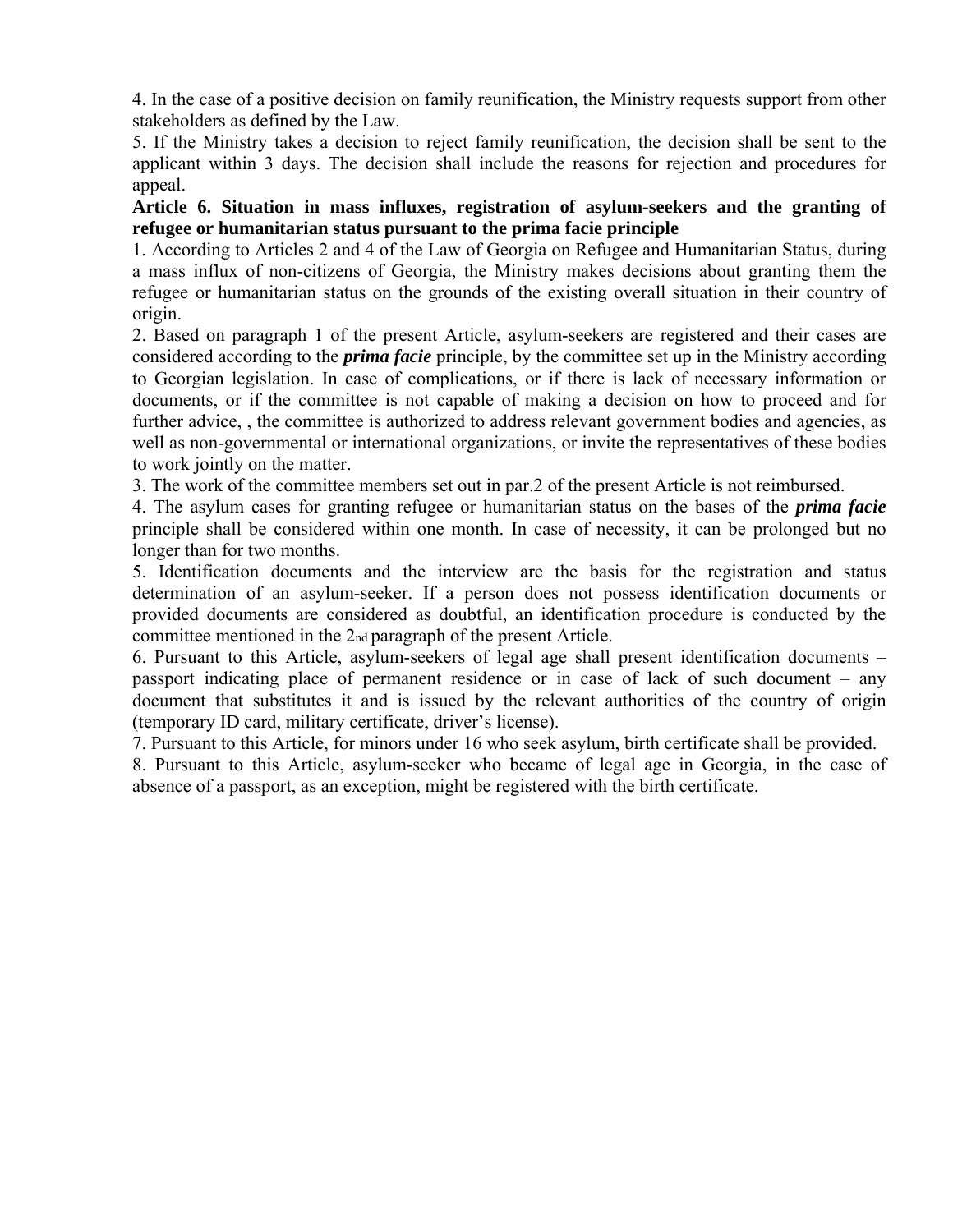# **The Ministry of Internally Displaced Persons from the Occupied Territories, Accommodation and Refugees of Georgia**

|       | <b>Profiling Form for the Asylum-Seeker</b> |       |
|-------|---------------------------------------------|-------|
| Date: | No                                          | Photo |

┑

| <b>BASIC DATA:</b>                                                                               |                                                      |                                                              |            |                   |  |  |  |  |  |
|--------------------------------------------------------------------------------------------------|------------------------------------------------------|--------------------------------------------------------------|------------|-------------------|--|--|--|--|--|
| Name:<br>2.<br>Surname:<br>$1_{-}$                                                               |                                                      |                                                              |            |                   |  |  |  |  |  |
| 3. Father's Name or other names (if applicable):                                                 |                                                      |                                                              |            |                   |  |  |  |  |  |
| 4. Have you changed your Name/Surname/Father's name before?                                      |                                                      |                                                              | $\Box$ Yes | $\square$ No      |  |  |  |  |  |
| 5. Former Name:                                                                                  |                                                      | 6. Former Surname:                                           |            |                   |  |  |  |  |  |
| 7. Former Father's Name or other names (if applicable):                                          |                                                      |                                                              |            |                   |  |  |  |  |  |
| 8. Sex: □ Male □ Female                                                                          | 9. Nationality (ies):                                |                                                              |            |                   |  |  |  |  |  |
| 10. Date of Birth (DOB) (dd/mm/yyyy): _ _/_ _/_ _ _ (If not known give estimated year of birth): |                                                      |                                                              |            |                   |  |  |  |  |  |
| 11. Place of Birth (village/town, region, country):                                              |                                                      |                                                              |            |                   |  |  |  |  |  |
| 12. Ethnic of Origin:                                                                            |                                                      | 13. Religion:                                                |            |                   |  |  |  |  |  |
| 14. Citizenship/habitual residence:                                                              |                                                      | 15. Full Address of Last Place of Residence in Home Country: |            |                   |  |  |  |  |  |
| 16. Full Name of Father:                                                                         | DOB:                                                 | Citizenship/Place of Residence:                              |            | If deceased, date |  |  |  |  |  |
| 17. Full Name of Mother:                                                                         | Citizenship/Place of Residence:<br>If deceased, date |                                                              |            |                   |  |  |  |  |  |
| 18. Present Address in Georgia                                                                   |                                                      |                                                              |            |                   |  |  |  |  |  |
| 19. Contact details: email:                                                                      | mobile<br>telephone:                                 |                                                              |            |                   |  |  |  |  |  |

| <b>DOCUMENTS:</b>                  |          |            |             |                           |           |  |  |  |  |
|------------------------------------|----------|------------|-------------|---------------------------|-----------|--|--|--|--|
| 20. What Documents do you possess: |          |            |             |                           |           |  |  |  |  |
| Type of                            | Document | Date of    | Expiry date | Place/Issuing authorities | Original  |  |  |  |  |
| Document                           | Number   | issue      | (dd/mm/yy)  |                           | Provided? |  |  |  |  |
|                                    |          | (dd/mm/yy) |             |                           |           |  |  |  |  |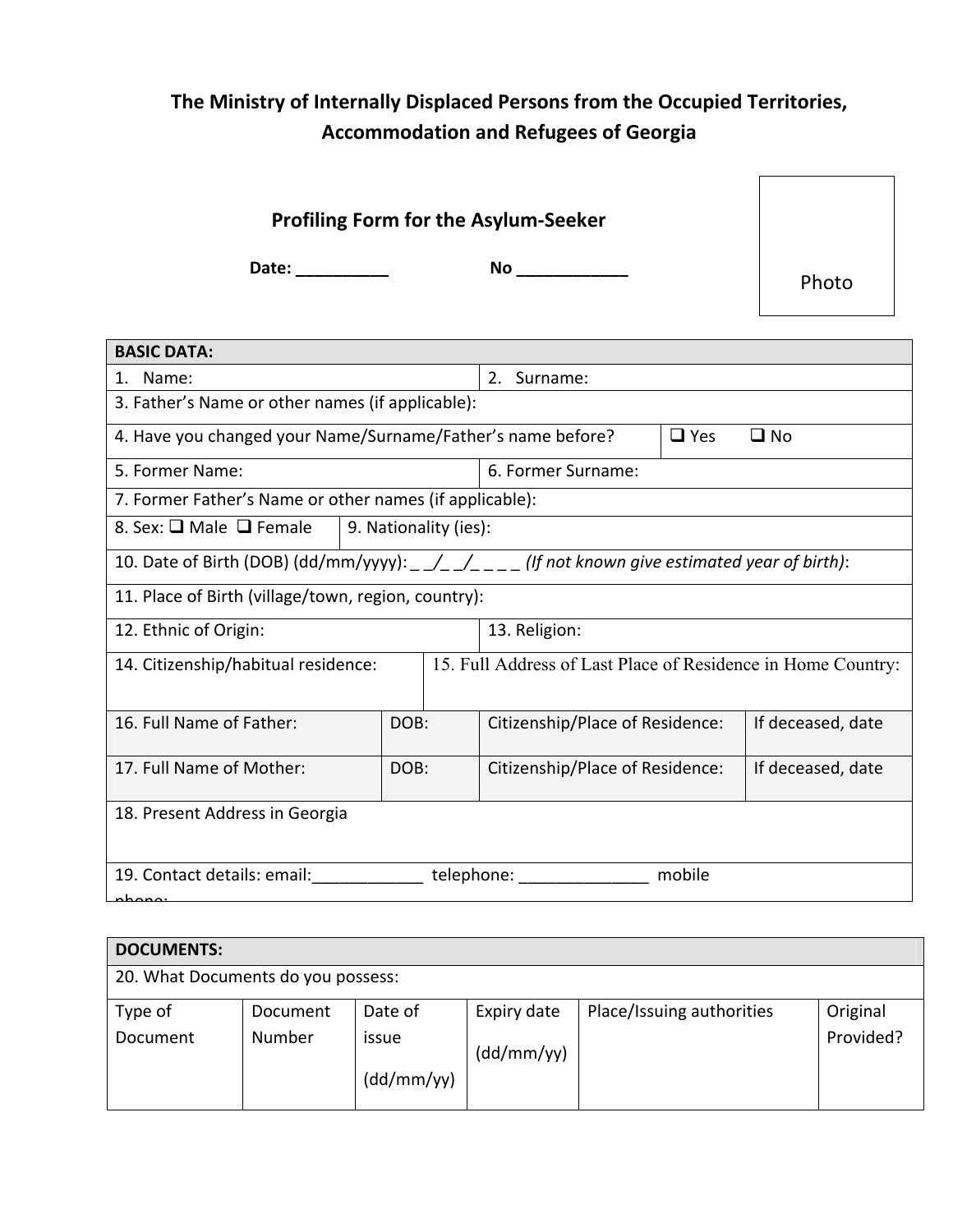|                | <b>ID Card</b>                               |      |                                              |                 |                                                                             |                                                                                                              |                   | □ Yes □ No           |
|----------------|----------------------------------------------|------|----------------------------------------------|-----------------|-----------------------------------------------------------------------------|--------------------------------------------------------------------------------------------------------------|-------------------|----------------------|
|                | Passport                                     |      |                                              |                 |                                                                             |                                                                                                              |                   | $\Box$ Yes $\Box$ No |
|                |                                              |      |                                              |                 |                                                                             |                                                                                                              |                   |                      |
|                | Other                                        |      |                                              |                 |                                                                             |                                                                                                              |                   | $\Box$ Yes $\Box$ No |
|                |                                              |      |                                              |                 |                                                                             | 21. If any of the above documents were not issued legally, please explain how they were obtained:            |                   |                      |
|                |                                              |      |                                              |                 |                                                                             | 22. If you are missing identity documents or other documents that are relevant to your claim, please         |                   |                      |
|                |                                              |      | explain why you do not have these documents: |                 |                                                                             |                                                                                                              |                   |                      |
|                |                                              |      |                                              |                 |                                                                             |                                                                                                              |                   |                      |
|                | <b>TRAVEL DETAILS:</b>                       |      |                                              |                 |                                                                             |                                                                                                              |                   |                      |
|                |                                              |      | 23. How did you leave the country of origin: |                 |                                                                             |                                                                                                              |                   |                      |
| N <sub>0</sub> | Means of transport                           |      | Date(dd/mm/yy)                               |                 |                                                                             | Place/exit crossing point                                                                                    |                   | Legality of exit     |
|                |                                              |      |                                              |                 |                                                                             |                                                                                                              |                   |                      |
|                |                                              |      |                                              |                 |                                                                             |                                                                                                              |                   |                      |
|                | 24. Countries of Transit:                    |      |                                              |                 |                                                                             |                                                                                                              |                   |                      |
| No             | Country                                      | City | From                                         |                 | To                                                                          | Place of crossing                                                                                            | Method of Travel  |                      |
|                |                                              |      | (dd/mm/yy)                                   |                 | (dd/mm/yy)                                                                  |                                                                                                              |                   |                      |
| 1              |                                              |      |                                              |                 |                                                                             |                                                                                                              |                   |                      |
| $\overline{2}$ |                                              |      |                                              |                 |                                                                             |                                                                                                              |                   |                      |
|                |                                              |      |                                              |                 |                                                                             |                                                                                                              |                   |                      |
| $\overline{3}$ |                                              |      |                                              |                 |                                                                             |                                                                                                              |                   |                      |
|                |                                              |      |                                              |                 |                                                                             | 25. Have you sought asylum (refugee or humanitarian status) in the above mentioned states? $\Box$ Yes $\Box$ |                   |                      |
|                |                                              |      |                                              |                 | If YES, did you approach $\Box$ State Authorities $\Box$ UNHCR $\Box$ Other |                                                                                                              |                   |                      |
|                |                                              |      | What was the result of your application:     |                 |                                                                             |                                                                                                              |                   |                      |
|                |                                              |      |                                              |                 | If NO, please explain why you did not approach State Authorities or UNHCR   |                                                                                                              |                   |                      |
|                |                                              |      |                                              |                 |                                                                             |                                                                                                              |                   |                      |
|                | 26. Entry Point in Georgia:                  |      |                                              |                 |                                                                             |                                                                                                              |                   |                      |
| N <sub>0</sub> | Means of transport                           |      |                                              | Date (dd/mm/yy) |                                                                             | Place                                                                                                        | Legality of entry |                      |
|                |                                              |      |                                              |                 |                                                                             |                                                                                                              |                   |                      |
|                |                                              |      |                                              |                 |                                                                             |                                                                                                              |                   |                      |
|                |                                              |      |                                              |                 |                                                                             |                                                                                                              |                   |                      |
|                | 27. Place and date of issuing Georgian visa: |      |                                              |                 |                                                                             |                                                                                                              |                   |                      |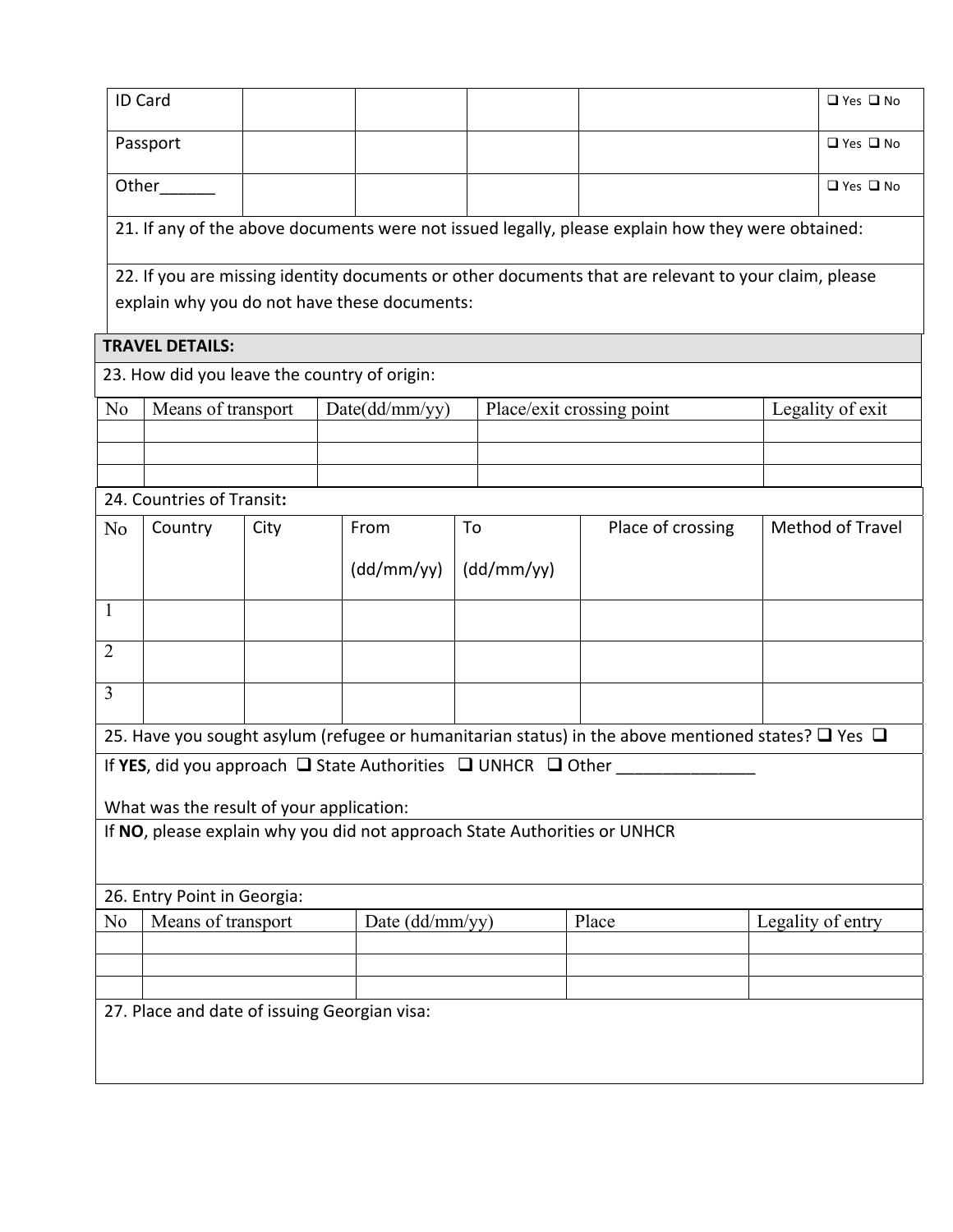28. Have you been to Georgia before?  $\Box$  Yes  $\Box$  No

If **YES**, please provide date and duration of stay:

# **LANGUAGE:**  29. What is your mother tongue? 30. What other languages do you know? Language Fluent Good Poor Do you prefer it for interviews?  $\overline{Q}$  Yes  $\overline{Q}$  No  $\overline{Q}$  Yes  $\overline{Q}$  No  $\overline{Q \text{ Yes}}$   $\overline{Q \text{ No}}$

| <b>EDUCATION:</b>                                                                                       |  |                                                                          |                |  |               |  |                    |                  |                     |           |
|---------------------------------------------------------------------------------------------------------|--|--------------------------------------------------------------------------|----------------|--|---------------|--|--------------------|------------------|---------------------|-----------|
| 31. Where did you study?                                                                                |  |                                                                          |                |  |               |  |                    |                  |                     |           |
| Level                                                                                                   |  | Name of the Institution                                                  |                |  | Place/Country |  | From<br>(dd/mm/yy) | To<br>(dd/mm/yy) | Was it<br>finished? |           |
| Primary                                                                                                 |  |                                                                          |                |  |               |  |                    |                  | $\Box$ Yes          | $\Box$ No |
| Secondary                                                                                               |  |                                                                          |                |  |               |  |                    |                  | $\Box$ Yes          | $\Box$ No |
| Higher                                                                                                  |  |                                                                          |                |  |               |  |                    |                  | $\Box$ Yes          | $\Box$ No |
| <b>MILITARY SERVICE:</b>                                                                                |  |                                                                          |                |  |               |  |                    |                  |                     |           |
|                                                                                                         |  | 32. Have you ever been called for military service? $\Box$ Yes $\Box$ No |                |  |               |  |                    |                  |                     |           |
| Type of military                                                                                        |  | Rank                                                                     | From           |  | To            |  | Military           |                  | Place(s) of service |           |
| service                                                                                                 |  |                                                                          | (dd/mm/yy<br>J |  | (dd/mm/yy)    |  | Branch/Unit        |                  |                     |           |
| Compulsory                                                                                              |  |                                                                          |                |  |               |  |                    |                  |                     |           |
| Contractor                                                                                              |  |                                                                          |                |  |               |  |                    |                  |                     |           |
| Alternative                                                                                             |  |                                                                          |                |  |               |  |                    |                  |                     |           |
| Other                                                                                                   |  |                                                                          |                |  |               |  |                    |                  |                     |           |
| 33. Have you ever participated in military hostilities? $\Box$ Yes $\Box$ No<br>If YES, where and when? |  |                                                                          |                |  |               |  |                    |                  |                     |           |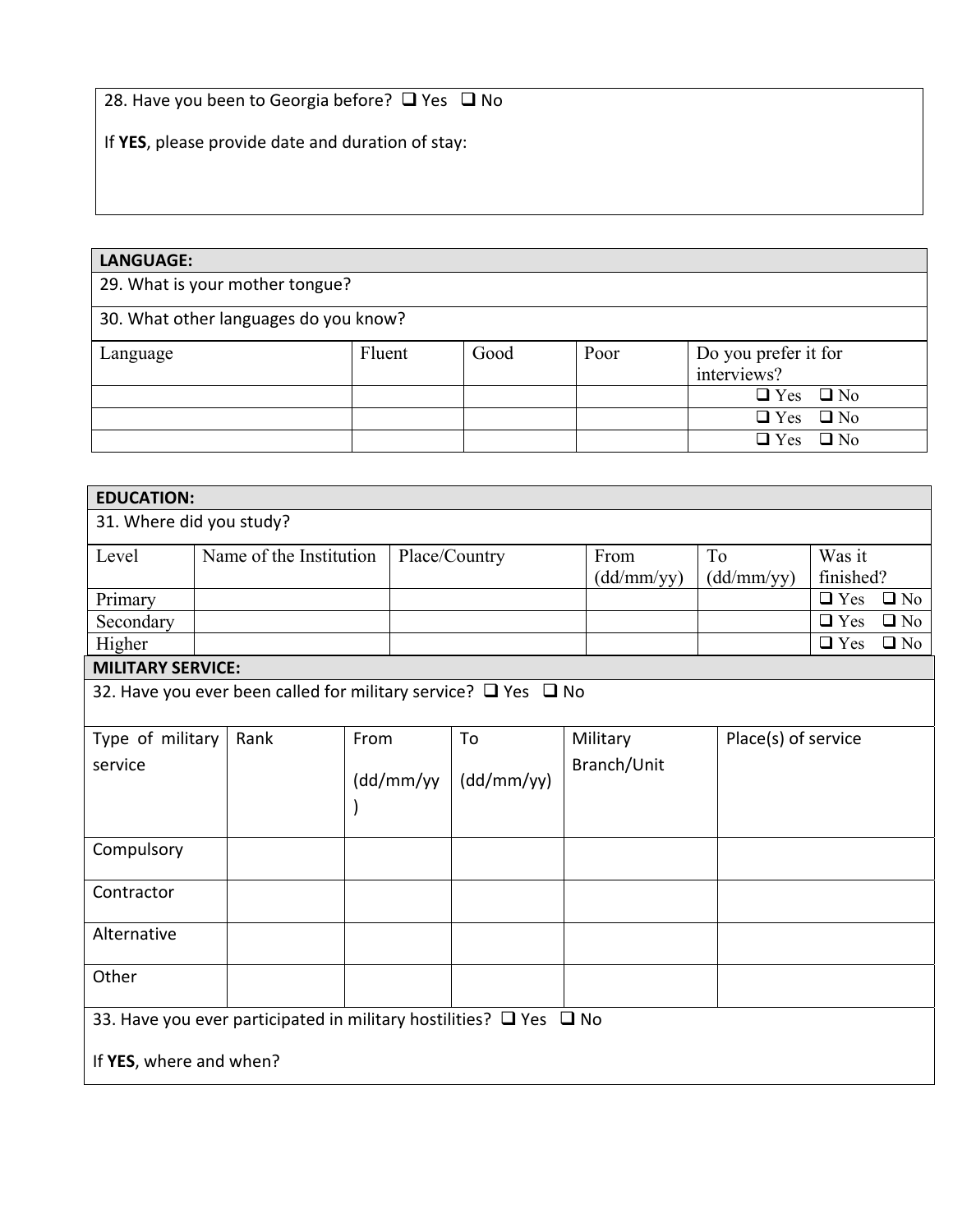34. Have you ever been used /cooperated with security forces of any country?  $\Box$  Yes  $\Box$  No

If YES, please specify:

# **POLITICAL AFFILIATION:**  35. Are you or were you affiliated with any political organization or party (member, supporter, friend, associated member, etc.)? □ Yes □ No If YES, please indicate: Full Name of Party/Organization Place/country From (dd/mm/yy) To (dd/mm/yy) Title | Functions

| BE WANTED, DETAINED, ARRESTED, CONVICTED, etc.:                                                              |      |      |         |  |                              |  |  |  |  |  |
|--------------------------------------------------------------------------------------------------------------|------|------|---------|--|------------------------------|--|--|--|--|--|
| 36. Are you presumably wanted/searched for by police in relation to a criminal offence? $\Box$ Yes $\Box$ No |      |      |         |  |                              |  |  |  |  |  |
| <b>If VEC</b> plance indicate.<br>Type of Offence/Brief description<br>When<br>Organization/Agent of Search  |      |      |         |  |                              |  |  |  |  |  |
|                                                                                                              |      |      |         |  |                              |  |  |  |  |  |
|                                                                                                              |      |      |         |  |                              |  |  |  |  |  |
|                                                                                                              |      |      |         |  |                              |  |  |  |  |  |
|                                                                                                              |      |      |         |  |                              |  |  |  |  |  |
| 37. Have you ever been detained? $\Box$ Yes $\Box$ No                                                        |      |      |         |  |                              |  |  |  |  |  |
|                                                                                                              |      |      |         |  |                              |  |  |  |  |  |
| Type of Offence/Brief description                                                                            | When |      | Grounds |  | Legally/Illegally            |  |  |  |  |  |
|                                                                                                              |      |      |         |  | $\Box$ Yes $\Box$ No         |  |  |  |  |  |
|                                                                                                              |      |      |         |  | $\Box$ Yes $\Box$ No         |  |  |  |  |  |
| 38. Have you ever been convicted for a criminal offence? $\square$ Yes $\square$ No                          |      |      |         |  |                              |  |  |  |  |  |
| Type of Offence/Brief description                                                                            |      | When |         |  | Organization/Agent of Search |  |  |  |  |  |
|                                                                                                              |      |      |         |  |                              |  |  |  |  |  |
|                                                                                                              |      |      |         |  |                              |  |  |  |  |  |
| 39. Have you been imprisoned? □ Yes □ No                                                                     |      |      |         |  |                              |  |  |  |  |  |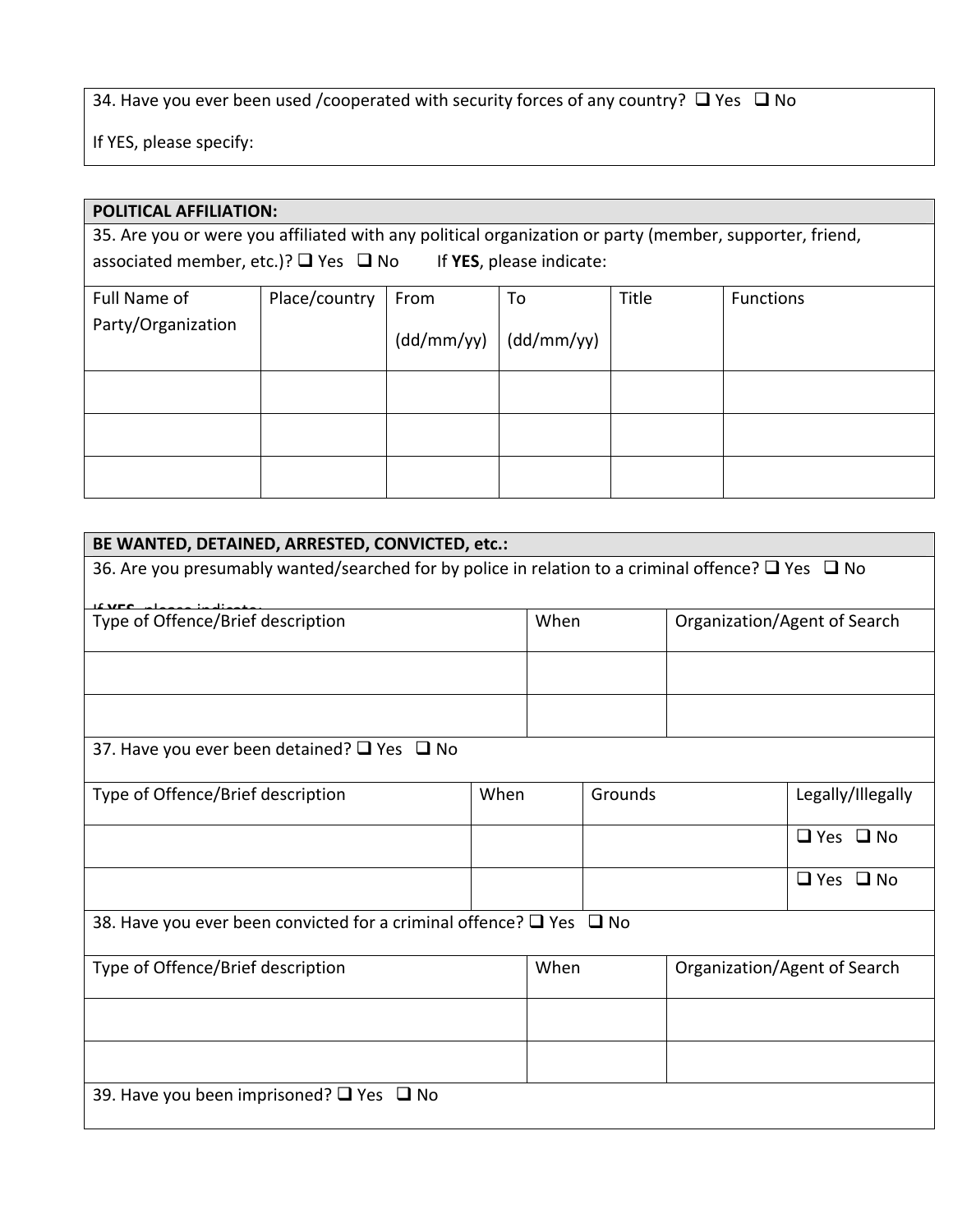| Type of Offence/Brief description | When | Grounds | Legally/Illegally    |
|-----------------------------------|------|---------|----------------------|
|                                   |      |         | $\Box$ Yes $\Box$ No |
|                                   |      |         | $\Box$ Yes $\Box$ No |

| <b>EMPLOYMENT:</b>      |                  |            |                                                 |                           |  |  |  |  |  |
|-------------------------|------------------|------------|-------------------------------------------------|---------------------------|--|--|--|--|--|
| 40. Where did you work? |                  |            |                                                 |                           |  |  |  |  |  |
| From<br>(dd/mm/yy)      | To<br>(dd/mm/yy) | Occupation | Name and place of the company<br>you worked for | Were you fired<br>or not? |  |  |  |  |  |
|                         |                  |            |                                                 | $\Box$ Yes $\Box$ No      |  |  |  |  |  |
|                         |                  |            |                                                 | $\Box$ Yes $\Box$ No      |  |  |  |  |  |
|                         |                  |            |                                                 | $\Box$ Yes $\Box$ No      |  |  |  |  |  |

| 41. Health condition/Disability: |  |  |  |
|----------------------------------|--|--|--|
| 42. Other Specific Need:         |  |  |  |

l <u>la h la h la h la h la h la h ( f)</u> h la h la h ( f) h ( f) h ( f) h ( f) h ( f) h ( f) h ( f) h ( f) h ( f) h ( f) h ( f) h ( f) h ( f) h ( f) h ( f) h ( f) h ( f) h ( f) h ( f) h ( f) h ( f) h ( f) h ( f) h ( f) h ( f

| <b>MARITAL STATUS:</b>                                                                                  |                                       |
|---------------------------------------------------------------------------------------------------------|---------------------------------------|
| 43. Are you $\Box$ Single $\Box$ Married $\Box$ Engaged $\Box$ Separated $\Box$ Divorced $\Box$ Widowed |                                       |
| If you are married, is it                                                                               | If you are divorced, is it            |
| $\Box$ Registered $\Box$ Common $\Box$ Religious                                                        | $\Box$ Posittorod $\Box$ Unrogistorod |

| <b>FAMILY MEMEBERS/CLOSE RELATIVES:</b>                                |                 |  |         |               |               |              |                        |  |  |  |
|------------------------------------------------------------------------|-----------------|--|---------|---------------|---------------|--------------|------------------------|--|--|--|
| 44. Number of Accompanying Family Members and Dependants:              |                 |  |         |               |               |              |                        |  |  |  |
| No                                                                     | Name            |  | Surname |               | Date of Birth | Relationship | Address                |  |  |  |
| 1                                                                      |                 |  |         |               |               |              |                        |  |  |  |
| $\overline{2}$                                                         |                 |  |         |               |               |              |                        |  |  |  |
| 3                                                                      |                 |  |         |               |               |              |                        |  |  |  |
| 4                                                                      |                 |  |         |               |               |              |                        |  |  |  |
| 5                                                                      |                 |  |         |               |               |              |                        |  |  |  |
| 45. Number of Other Family Members and Dependants residing in Georgia: |                 |  |         |               |               |              |                        |  |  |  |
|                                                                        | Name<br>Surname |  |         | Date of Birth | Relationship  | Address      | <b>Contact Details</b> |  |  |  |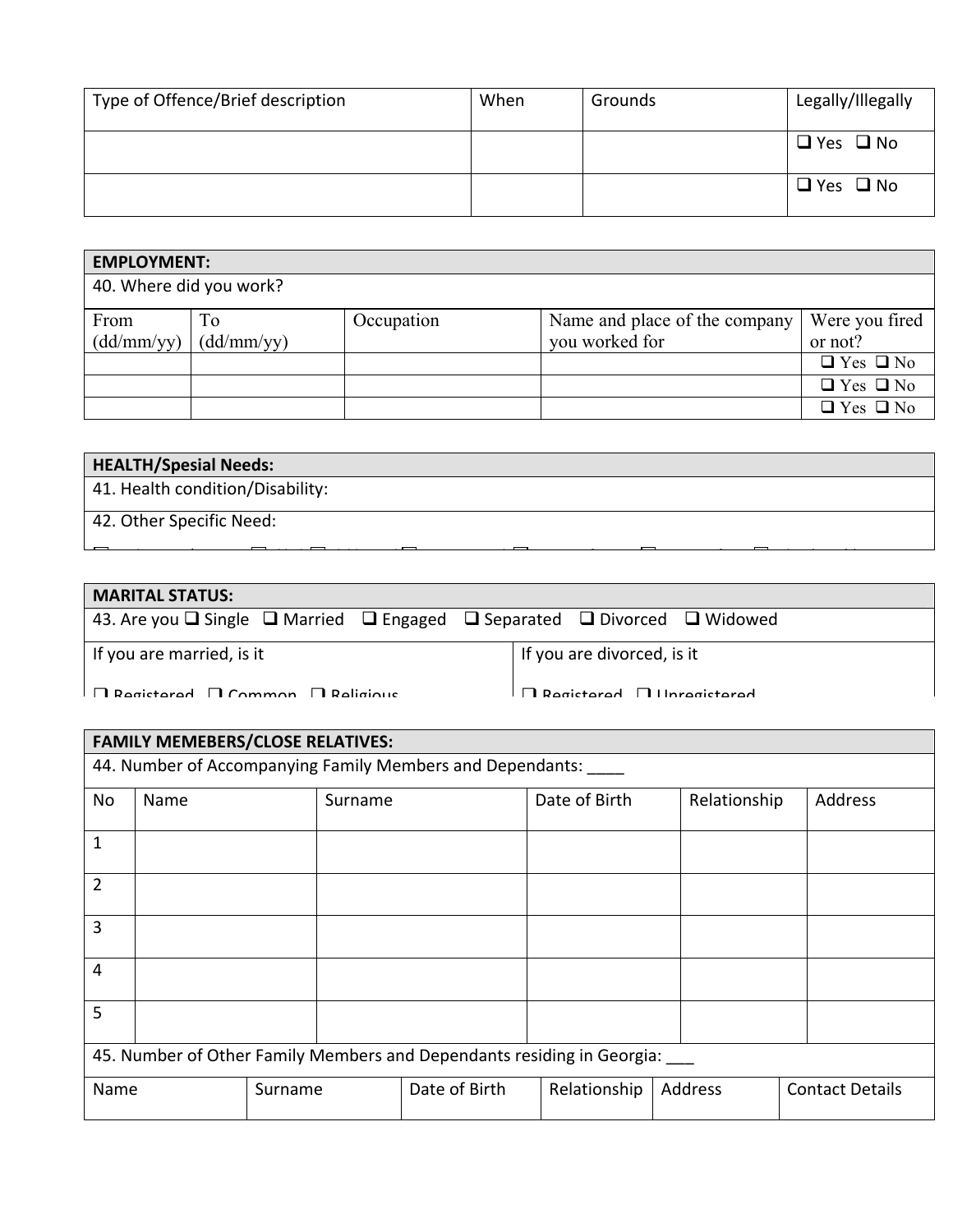| 46. Number of Family Members and Dependants in the Home Country/Third countries: ___ |         |               |              |             |            |
|--------------------------------------------------------------------------------------|---------|---------------|--------------|-------------|------------|
| Name                                                                                 | Surname | Date of Birth | Relationship | Citizenship | Occupation |
|                                                                                      |         |               |              |             |            |
|                                                                                      |         |               |              |             |            |
|                                                                                      |         |               |              |             |            |
|                                                                                      |         |               |              |             |            |
|                                                                                      |         |               |              |             |            |

| <b>SOCIO-ECONOMIC:</b>                                                                                        |          |       |                          |  |  |
|---------------------------------------------------------------------------------------------------------------|----------|-------|--------------------------|--|--|
| 47. Do you have available real estate, savings or income? $\square$ Yes $\square$ No If YES, please indicate: |          |       |                          |  |  |
| Type of real estate/income/savings                                                                            | Quantity | Place | Regularity/Accessibility |  |  |
|                                                                                                               |          |       |                          |  |  |
|                                                                                                               |          |       |                          |  |  |
|                                                                                                               |          |       |                          |  |  |

48. Reasons for leaving the country of origin

------------------------------------------------------------------------------------------------------------------------------

------------------------------------------------------------------------------------------------------------------------------

------------------------------------------------------------------------------------------------------------------------------

------------------------------------------------------------------------------------------------------------------------------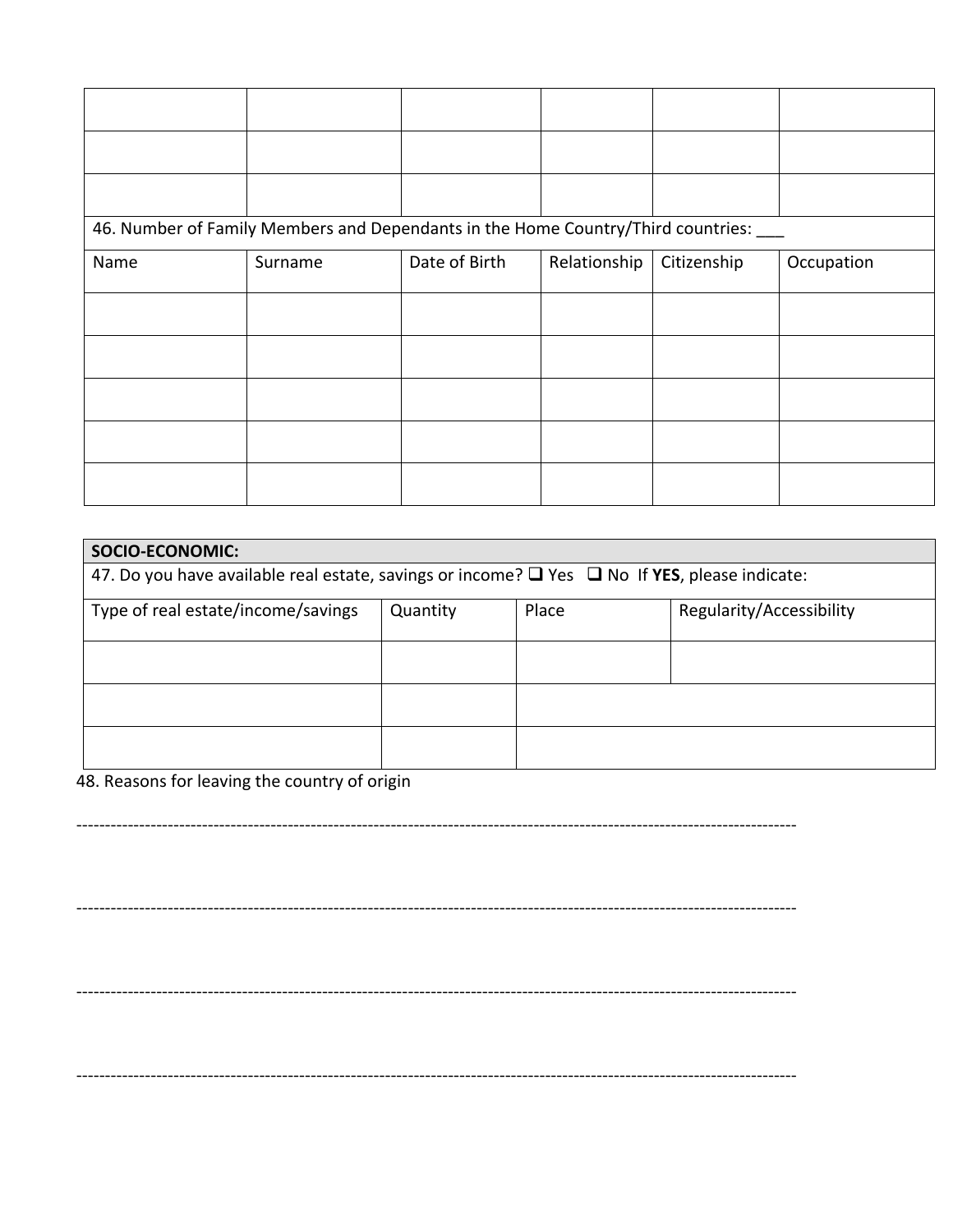49. Reason for coming to Georgia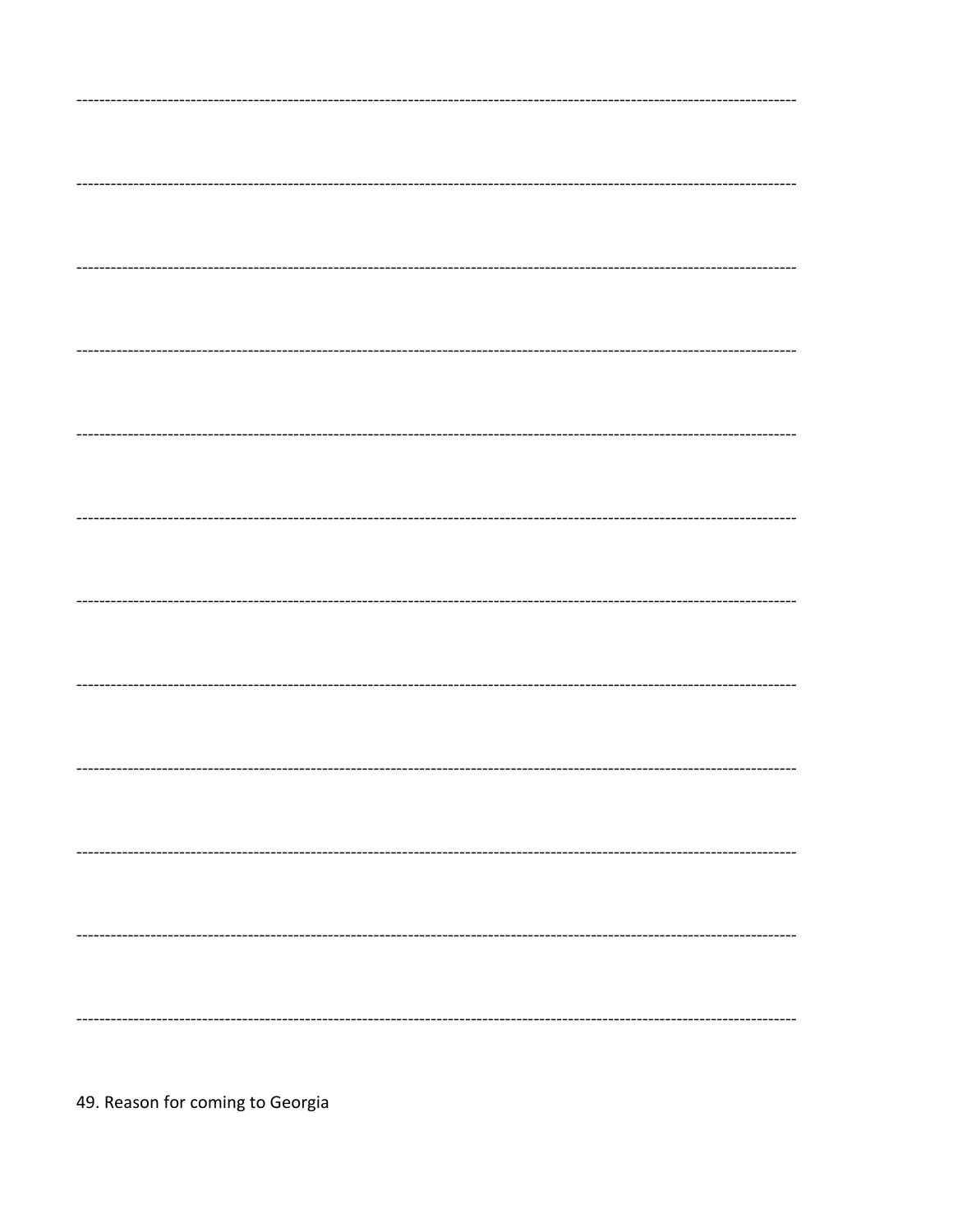50. What will happen if you go back to your country of origin?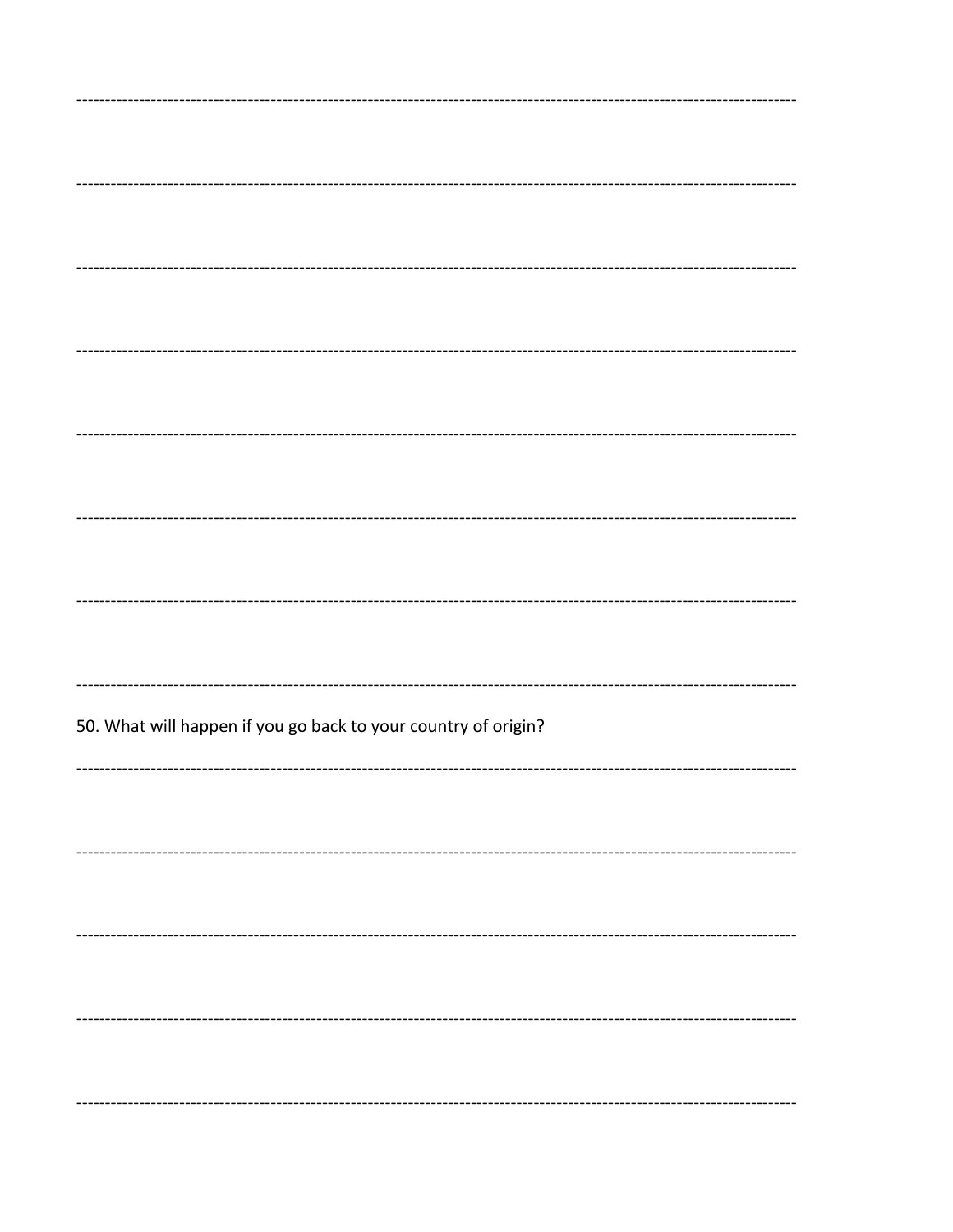------------------------------------------------------------------------------------------------------------------------------

------------------------------------------------------------------------------------------------------------------------------

------------------------------------------------------------------------------------------------------------------------------

51. Remark:

Every page of the form of the asylum seekers should be signed by the Ministry staff member who filled the form, interpreter, asylum-seeker and if existing his/her representative.

The Form was completed in my presence

Signatures:

1. Ministry staff member

- 2. Interpreter
- 3. Representative of the asylum seeker \_\_\_\_\_\_\_\_\_\_\_

UNHCR Observer/Other attending person's Names \_\_\_\_\_\_\_\_\_\_\_\_\_\_\_\_\_

### **DECLARATION OF THE ASYLUM-SEEKER**

- o I acknowledge that any false or misleading information provided by me might become the ground for rejection of my asylum claim
- o I undertake to inform the Ministry of any significant changes to my circumstances while my application is being considered, including any changes to my address and contact numbers, the arrival or departure of members of my household or other changes in the composition of my household.